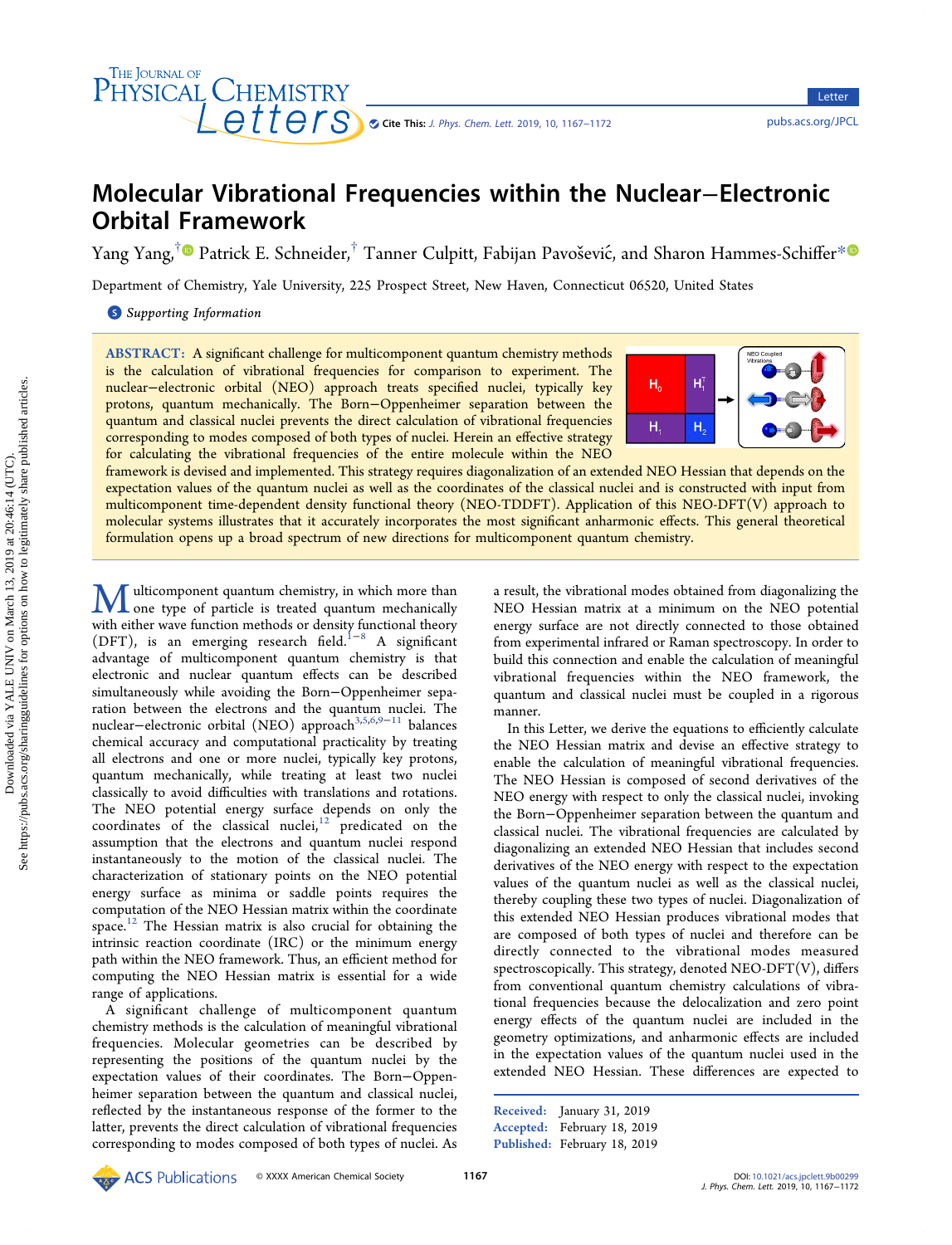#### <span id="page-1-0"></span>The Journal of Physical Chemistry Letters **Letters** Letters **Letters** Letter and the Letter Letter Letters Letters

improve the quantitative accuracy of the vibrational frequencies, particularly those involving the quantum nuclei. After deriving the key equations, we apply this strategy to a set of molecular systems and compare the calculated vibrational frequencies to experimental data.

For a system with  $N_c$  classical nuclei and  $N_a$  quantum nuclei, the NEO potential energy surface depends on only the coordinates of the classical nuclei and therefore is  $3N_c$ -dimensional.<sup>[12](#page-5-0)</sup> In practice, a single-point energy calculation within the NEO framework also depends on the positions of the electronic and nuclear basis function centers associated with the quantum nuclei. Here we assume that the quantum nuclei are described by a total of  $N<sub>b</sub>$  basis function centers. Although often each quantum nucleus is represented by a set of basis functions with a single basis function center that is the same for both electronic and nuclear basis functions, leading to  $N_b = N_a$ , this assumption is not necessary. For a finite basis set, the positions of the basis function centers associated with the quantum nuclei must be optimized variationally to compute each point on the NEO potential energy surface (i.e., for each configuration of the classical nuclei). Mathematically, the NEO potential energy surface is defined by

$$
E = E(\mathbf{r}_c, \mathbf{r}_b(\mathbf{r}_c))
$$
 (1)

where  $r_c$  is a 3N<sub>c</sub>-dimensional vector denoting the combined coordinates of the classical nuclei and  $r<sub>b</sub>$  is a  $3N<sub>b</sub>$ -dimensional vector denoting the combined coordinates of the basis function centers associated with the quantum nuclei. According to the definition of the NEO potential energy surface, the coordinates  $r<sub>b</sub>$  depend on the classical nuclear coordinates  $r<sub>c</sub>$  and satisfy the condition

$$
\frac{\partial E}{\partial \mathbf{r}_{\mathbf{b}}} = 0 \tag{2}
$$

Using the chain rule, the gradient of the NEO energy, which is a  $3N_c$ -dimensional vector, is

$$
\frac{dE}{dr_c} = \frac{\partial E}{\partial r_c} + \frac{\partial E}{\partial r_b} \frac{dr_b}{dr_c} = \frac{\partial E}{\partial r_c}
$$
\n(3)

where the second equality arises because eq 2 is satisfied.

The NEO Hessian matrix, a  $3N_c \times 3N_c$  square matrix, can be obtained as

$$
\frac{\mathrm{d}^2 E}{\mathrm{d} \mathbf{r}_c^2} = \left(\frac{\partial^2 E}{\partial \mathbf{r}_c^2}\right)_{\mathbf{r}_b} + 2\frac{\partial^2 E}{\partial \mathbf{r}_b \partial \mathbf{r}_c} \frac{\mathrm{d} \mathbf{r}_b}{\mathrm{d} \mathbf{r}_c} + \frac{\partial^2 E}{\partial \mathbf{r}_b^2} \left(\frac{\mathrm{d} \mathbf{r}_b}{\mathrm{d} \mathbf{r}_c}\right)^2 + \frac{\partial E}{\partial \mathbf{r}_b} \frac{\mathrm{d}^2 \mathbf{r}_b}{\mathrm{d} \mathbf{r}_c^2}
$$
\n(4)

where this compact notation does not explicitly indicate the order of matrix operations and transpose of certain matrices for practical implementation. The subscript  $r<sub>b</sub>$  in the first term on the right side of eq 4 indicates that  $r<sub>b</sub>$  is fixed for this partial derivative. The direct evaluation of this form is not straightforward because the function  $r_b = r_b(r_c)$  is not explicitly known. However, this expression can be simplified by taking the derivative of eq 2 with respect to  $\mathbf{r}_{o}$ , yielding

$$
\frac{\partial^2 E}{\partial \mathbf{r}_b \partial \mathbf{r}_c} + \frac{\partial^2 E}{\partial \mathbf{r}_b^2} \frac{d \mathbf{r}_b}{d \mathbf{r}_c} = 0
$$
\n(5)

and solving for  $\frac{d{\bf r}}{d{\bf r}}$ d  $rac{\mathbf{u}_b}{\mathbf{d}\mathbf{r}_c}$  $\frac{b}{c}$ . Equations 2 and 5 lead to the simplification of the Hessian matrix in eq 4 as

$$
\frac{\mathrm{d}^2 E}{\mathrm{d} \mathbf{r}_\mathrm{c}^2} = \left(\frac{\partial^2 E}{\partial \mathbf{r}_\mathrm{c}^2}\right)_{\mathbf{r}_\mathrm{b}} - \frac{\partial^2 E}{\partial \mathbf{r}_\mathrm{b} \partial \mathbf{r}_\mathrm{c}} \left(\frac{\partial^2 E}{\partial \mathbf{r}_\mathrm{b}^2}\right)^{-1} \frac{\partial^2 E}{\partial \mathbf{r}_\mathrm{b} \partial \mathbf{r}_\mathrm{c}} \tag{6}
$$

In this new form, only second-order energy derivatives remain, and all of these terms can be evaluated numerically or analytically. Defining the three submatrices  $\mathbf{H}_{cc} = \left(\frac{\partial^2 E}{\partial \mathbf{r}_c^2}\right)_\mathbf{r}$  $\mathsf{P}^2$  $=\left(\frac{\partial^2 E}{\partial \mathbf{r}_c^2}\right)_{\mathbf{r}},$ 

 $\mathbf{H}_{bc} = \frac{\partial^2 E}{\partial \mathbf{r}_b \partial \mathbf{r}_c}$ , and  $\mathbf{H}_{bb} = \frac{\partial^2 E}{\partial \mathbf{r}_b^2}$ , as well as the NEO Hessian 2  $=\frac{\partial^2 E}{\partial \mathbf{r}_b \partial \mathbf{r}_c}$ , and  $\mathbf{H}_{bb} = \frac{\partial^2 E}{\partial \mathbf{r}_b^2}$ 2  $= \frac{\partial^2 E}{\partial \mathbf{r}_b^2}$ , as well as the NEO Hessian matrix  $H<sub>NEO</sub>$ , eq 6 can be expressed as

$$
\mathbf{H}_{\text{NEO}} = \mathbf{H}_{\text{cc}} - \mathbf{H}_{\text{bc}}^{\text{T}} \mathbf{H}_{\text{bb}}^{-1} \mathbf{H}_{\text{bc}} \tag{7}
$$

This matrix folding process accounts for the effect of the optimization of the nuclear basis function centers associated with the quantum nuclei. In eqs 2−7, the partial derivatives with respect to  $r_c$  are computed with  $r_b$  fixed, and the partial derivatives with respect to  $r<sub>b</sub>$  are computed with  $r<sub>c</sub>$  fixed. In the complete basis set limit,  $H_{cc}$  will be equivalent to  $H_{\text{NEO}}$ .

Diagonalizing the NEO Hessian given in eq 7 leads to the vibrational modes within the classical coordinate space, assuming that the quantum nuclei respond instantaneously to the motion of classical nuclei. However, because the mass difference between classical and quantum nuclei is not substantial, non-Born−Oppenheimer or nonadiabatic effects between the two types of nuclei may be significant. Moreover, the NEO framework does not provide frequencies that can be compared directly with experimentally measured IR spectra because the normal modes obtained from the NEO Hessian depend on only the classical nuclear coordinates and do not accurately describe the coupling effects between the classical and quantum nuclear motions. To address this issue, we propose and implement a practical strategy to recover the experimentally meaningful vibrational modes by combining NEO Hessian and NEO-TDDFT calculations.<sup>1</sup>

In a NEO calculation, the Hessian matrix is defined in the space of the  $N_c$  classical nuclear coordinates, denoted by  $r_c$ , and the normal modes obtained from this Hessian do not depend explicitly on the quantum nuclear coordinates. However, an extended NEO Hessian may be defined to depend on both the classical nuclear coordinates,  $\mathbf{r}_o$  and the expectation values of the quantum nuclear coordinates defined as

$$
\mathbf{r}_{q_i} = \int \mathbf{r} \rho_{q_i}(\mathbf{r}) \, \mathrm{d}\mathbf{r} \tag{8}
$$

Here  $\rho_{\mathbf{q}_i}(\mathbf{r})$  and  $\mathbf{r}_{\mathbf{q}_i}$  denote the density and expectation value (i.e., average position), respectively, of the ith quantum nucleus. This extended NEO Hessian matrix can be divided into three submatrices:  $\mathbf{H}_0 = \left(\frac{\partial^2 E}{\partial r_c^2}\right)_1$ 2  $\frac{2}{c}$ q  $=\left(\frac{\partial^2 E}{\partial \mathbf{r}_c^2}\right)$ ,  $\mathbf{H}_1=\frac{\partial^2 E}{\partial \mathbf{r}_a \partial \mathbf{r}}$ 2  $=\frac{\partial^2 E}{\partial \mathbf{r}_q \partial \mathbf{r}_s}$ , and  $\mathbf{H}_2 = \frac{\partial^2 E}{\partial \mathbf{r}_q^2}$ 2  $=\frac{\partial^2 E}{\partial \mathbf{r}_q^2}$ , where  $\mathbf{r}_q$  is a  $3N_q$ -dimensional vector denoting the

combined coordinates of the expectation values of the quantum nuclei. Analogous to conventional quantum chemistry calculations, the nonzero eigenvalues of the massweighted extended Hessian matrix correspond to the squares of the frequencies of the vibrational modes, and the associated eigenvectors correspond to the amplitudes of motion along the mass-weighted coordinates for these modes.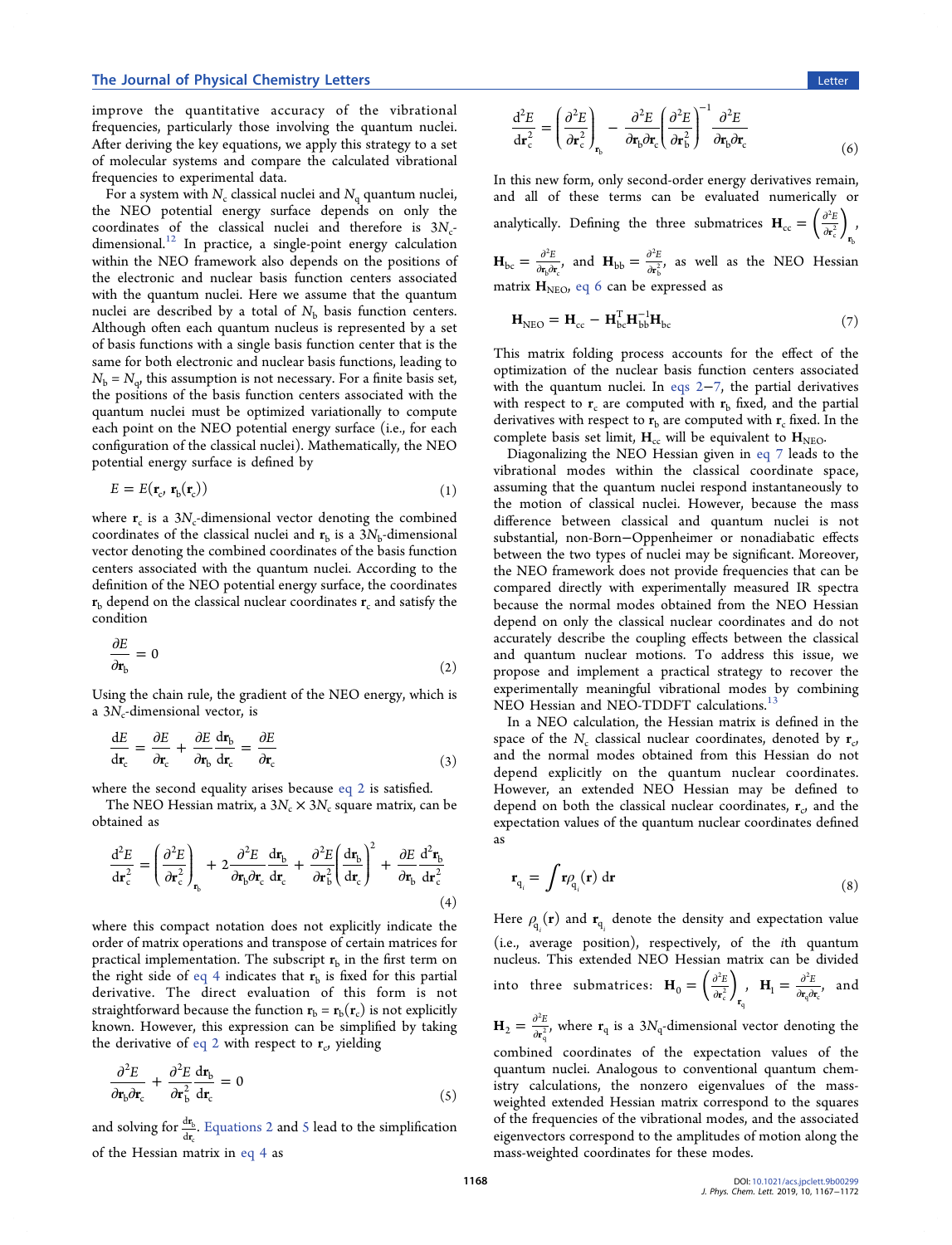<span id="page-2-0"></span>The  $\frac{\partial^2 E}{\partial \mathbf{r}_q^2}$ 2  $\frac{\partial^2 F}{\partial \mathbf{r}_q^2}$  $\frac{\partial^2 E}{\partial r_\mathrm{q}^2}$  term defined as  $\mathrm{H}_2$  is the force constant matrix for

the quantum nuclei while all classical nuclei are fixed within the harmonic oscillator approximation. Thus, this term is related to the harmonic vibrational excitation frequencies, which can be approximated by the vibrational excitation frequencies  $\omega$ obtained from a NEO-TDDFT calculation[.13](#page-5-0) In this case, the Hessian matrix elements can be calculated as

$$
\mathbf{H}_2 = \frac{\partial^2 E}{\partial \mathbf{r}_q^2} = \mathbf{U}^\dagger \mathbf{\Omega} \mathbf{M} \mathbf{U}
$$
\n(9)

where M is the diagonal mass matrix corresponding to the quantum nuclei,  $\Omega$  is the diagonal matrix with elements  $\omega^2$ corresponding to the NEO-TDDFT vibrational frequencies for fixed classical nuclei, and U is a unitary matrix that transforms the diagonal frequency matrix to the chosen coordinate system. Note that nuclear delocalization and aharmonicity effects of the quantum nuclei are included in the vibrational excitation frequencies  $\omega$ , as well as in the optimized geometries and expectation values of the quantum nuclear coordinates. Although these anharmonic frequencies are incorporated as second-order harmonic frequency terms in the extended Hessian, this procedure incorporates a portion of these physically significant effects. This point will be discussed further below in the analysis of the applications.

The 
$$
\left(\frac{\partial^2 E}{\partial \mathbf{r}_c^2}\right)_{\mathbf{r}_q}
$$
 term defined as  $\mathbf{H}_0$  is the force constant matrix

for the classical nuclei with the expectation values of the quantum nuclei fixed. Therefore, it differs from the elements of the NEO Hessian  $H_{\text{NEO}}$  defined in [eq 7](#page-1-0), which requires the quantum nuclei to respond instantaneously to the motion of the classical nuclei. The NEO energy can be expressed as

$$
E = E(\mathbf{r}_c, \mathbf{r}_q(\mathbf{r}_c))
$$
\n(10)

where the expectation values of the quantum nuclei depend on the classical nuclear coordinates. Because the NEO energy is computed by variationally optimizing the densities of the quantum nuclei, the energy is stationary with respect to the expectation values of the quantum nuclei (see the [SI](http://pubs.acs.org/doi/suppl/10.1021/acs.jpclett.9b00299/suppl_file/jz9b00299_si_001.pdf) for details)

$$
\frac{\partial E}{\partial \mathbf{r}_q} = 0 \tag{11}
$$

Equations 10 and 11 have the same form as [eqs 1](#page-1-0) and [2,](#page-1-0) except that the positions of the basis function centers,  $\mathbf{r}_{\rm b}$ , have been substituted with the expectation values of the quantum nuclei,  $r_q$ . Following the same mathematical derivations leads to

$$
\frac{\mathrm{d}^2 E}{\mathrm{d} \mathbf{r}_c^2} = \left(\frac{\partial^2 E}{\partial \mathbf{r}_c^2}\right)_{\mathbf{r}_q} - \frac{\partial^2 E}{\partial \mathbf{r}_q \partial \mathbf{r}_c} \left(\frac{\partial^2 E}{\partial \mathbf{r}_q^2}\right)^{-1} \frac{\partial^2 E}{\partial \mathbf{r}_q \partial \mathbf{r}_c}
$$
(12)

$$
\mathbf{H}_{\text{NEO}} = \mathbf{H}_0 - \mathbf{H}_1^{\text{T}} \mathbf{H}_2^{-1} \mathbf{H}_1
$$
\n(13)

In this case,  $H_0$  is the target matrix that contains the  $\left(\frac{\partial^2 E}{\partial r_c^2}\right)$ ∂ ∂

matrix elements and can be obtained by

$$
\mathbf{H}_0 = \mathbf{H}_{\text{NEO}} + \mathbf{H}_1^{\text{T}} \mathbf{H}_2^{-1} \mathbf{H}_1
$$
 (14)

The NEO Hessian  $\mathbf{H}_{\text{NEO}}$  is already known from [eq 7](#page-1-0),  $\mathbf{H}_2^{-1}$  can be calculated as described above, and  $H_1$  will be derived in the next step. Note that  $H_0$  is not the same as  $H_{cc}$  in [eq 7](#page-1-0) because the partial second derivatives are computed with  $r<sub>b</sub>$  fixed for  $H_{cc}$  and with  $r_a$  fixed for  $H_0$ .

The derivation of  $H_1$  utilizes the analogue of [eq 5](#page-1-0) with  $r_b$ substituted by  $r_q$ 

$$
\frac{\partial^2 E}{\partial \mathbf{r}_q \partial \mathbf{r}_c} + \frac{\partial^2 E}{\partial \mathbf{r}_q^2} \frac{d \mathbf{r}_q}{d \mathbf{r}_c} = 0
$$
\n(15)

Rearrangement of this equation provides the matrix elements in  $H_1$ 

$$
\frac{\partial^2 E}{\partial \mathbf{r}_q \partial \mathbf{r}_c} = -\frac{\partial^2 E}{\partial \mathbf{r}_q^2} \frac{d \mathbf{r}_q}{d \mathbf{r}_c}
$$
(16)

which can be written in matrix form as  $H_1 = -H_2R$ , with the response of  $r_q$  to  $r_c$  defined as

$$
\mathbf{R} = \frac{d\mathbf{r}_q}{d\mathbf{r}_c} = \frac{d}{d\mathbf{r}_c} \int \mathbf{r} \rho_q(\mathbf{r}) \, d\mathbf{r} = \int \mathbf{r} \frac{d\rho_q(\mathbf{r})}{d\mathbf{r}_c} \, d\mathbf{r}
$$
 (17)

The matrix **R** can be calculated either numerically or analytically. For the applications described below, we compute the numerical gradient of the expectation value of each quantum nucleus with respect to each classical nucleus. Analytically, the density matrix response with respect to changes in the classical nuclear coordinates can be obtained by coupled perturbed NEO-Hartree−Fock/Kohn−Sham equations, which is a direction of current research. In eqs 11−17, the partial derivatives with respect to  $\mathbf{r}_c$  are computed with  $\mathbf{r}_a$ fixed, and the partial derivatives with respect to  $r_q$  are computed with  $r_c$  fixed.

Combining all of these parts, the extended Hessian matrix can be calculated from the following expressions

$$
\mathbf{H}_2 = \mathbf{U}^\dagger \mathbf{\Omega} \mathbf{M} \mathbf{U} \tag{18}
$$

$$
\mathbf{H}_1 = -\mathbf{H}_2 \mathbf{R} \tag{19}
$$

$$
\mathbf{H}_0 = \mathbf{H}_{\text{NEO}} + \mathbf{H}_1^{\text{T}} \mathbf{H}_2^{-1} \mathbf{H}_1 = \mathbf{H}_{\text{NEO}} + \mathbf{R}^{\text{T}} \mathbf{H}_2 \mathbf{R}
$$
 (20)

Note that all of these quantities are straightforward to calculate. The two matrices  $H_{\text{NEO}}$  and R can be calculated numerically or analytically within the NEO-DFT method, while  $H_2$  is constructed from the results of a NEO-TDDFT calculation. These three matrices alone are sufficient for calculating the remaining required pieces for the full vibrational analysis, which is performed on the mass-weighted extended Hessian matrix. The construction of the extended Hessian matrix is depicted in [Figure 1,](#page-3-0) and an example of this NEO- $DFT(V)$  procedure applied to HCN is depicted in [Figure 2](#page-3-0).

Herein the NEO-DFT $(V)$  method is used to compute the vibrational modes for a set of five molecular systems, each with a single proton. For each system, the geometries were optimized at the NEO-DFT level with the B3LYP electronic exchange-correlation functional<sup>[14](#page-5-0)-[16](#page-5-0)</sup> and the epc17-2 elec-tron−proton correlation functional.<sup>[9](#page-4-0),[10](#page-5-0)</sup> The cc-pVTZ<sup>17</sup> electronic basis set was used for all heavy nuclei, while the cc- $pV6Z^{18}$  $pV6Z^{18}$  $pV6Z^{18}$  basis set, excluding the *h*-function (denoted cc-pV6Z\* herein), was employed for the protons. An even-tempered 8s8p8d8f proton basis set was used for all calculations with  $\alpha = 2\sqrt{2}$  and  $\beta = \sqrt{2}$ .<sup>[19](#page-5-0)</sup> The NEO Hessian and the derivatives of the expectation value of the quantum proton with respect to the classical nuclei were computed numerically. The NEO-TDDFT calculations were performed at the same

 $\mathbf{r}_{\rm c}^2$  /<sub>r</sub> 2 c 2 q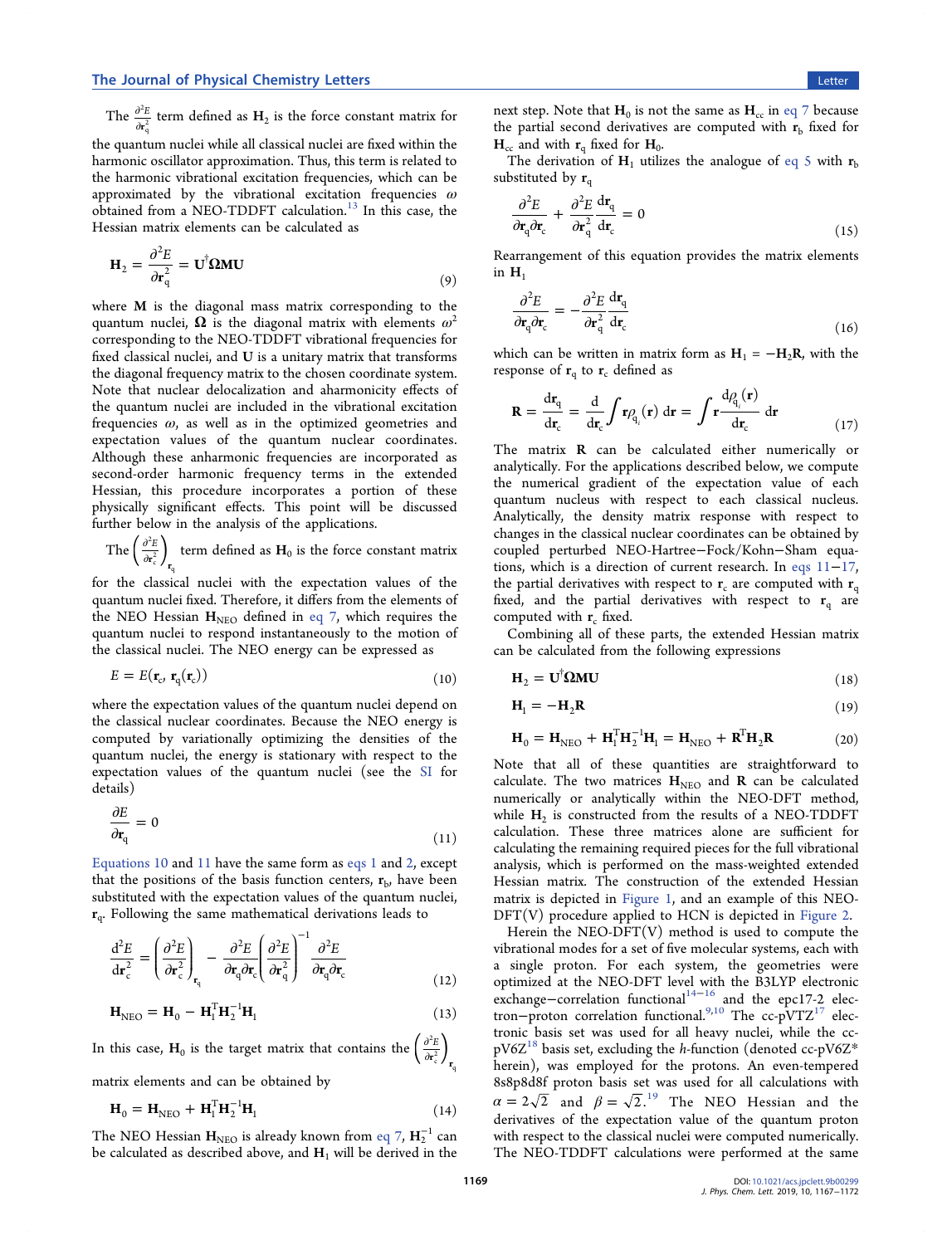<span id="page-3-0"></span>

Figure 1. Schematic depiction of the extended Hessian matrix (upper left corner) associated with the coordinates of the classical nuclei and the expectation values of the quantum nuclei. The components  $H_0$ , H<sub>1</sub>, and H<sub>2</sub> are defined in [eqs 18](#page-2-0)–[20](#page-2-0). H<sub>NEO</sub> is the 3N<sub>c</sub>  $\times$  3N<sub>c</sub> NEO Hessian matrix defined in [eq 7](#page-1-0), predicated on the instantaneous response of the quantum nuclei to the classical nuclei.  $H_2$  is the 3N<sub>o</sub>  $\times$  $3N<sub>o</sub>$  matrix computed from a unitary transform of the diagonal matrix composed of the NEO-TDDFT vibrational excitation frequencies associated with the quantum nuclei for fixed classical nuclei. R is the  $3N_a \times 3N_c$  matrix defined in [eq 17,](#page-2-0) corresponding to the derivatives of the expectation values of the quantum nuclei with respect to the classical nuclear coordinates.



Figure 2. Schematic depiction of the application of the NEO-DFT $(V)$ method to HCN, where the hydrogen nucleus and all electrons are treated quantum mechanically. The quantum proton is depicted in red mesh, and the classical nuclei carbon and nitrogen are depicted in gray and blue, respectively. The NEO Hessian calculation produces the CN vibrational stretch with the hydrogen nucleus responding instantaneously to this motion. The NEO-TDDFT calculation provides the vibrational excitation frequencies associated with the bend (doubly degenerate) and stretch for the hydrogen nucleus with the carbon and nitrogen nuclei fixed. This information is combined to construct the extended Hessian, as shown in Figure 1, to produce the four coupled vibrational motions shown on the right, where the bend is doubly degenerate.

level of theory for these geometries with the exception that the  $cc$ -pVD $Z^{17}$  $Z^{17}$  $Z^{17}$  basis set was used for the oxygen and fluorine atoms in HCFO and the fluorine atoms in  $HCF_3$ . For the NEO-TDDFT calculations, the proton basis function centers were placed at the covalent bond distance determined from conventional DFT; the results with the proton basis function centers placed at the expectation values are similar [\(Table S1](http://pubs.acs.org/doi/suppl/10.1021/acs.jpclett.9b00299/suppl_file/jz9b00299_si_001.pdf)). The unitary matrix  $U$  in [eq 9](#page-2-0) is determined from the normal modes of the quantum proton, as obtained from the conventional DFT Hessian when all classical nuclei are assigned infinite masses. An alternative procedure based on NEO-TDDFT will be explored in future work. All of the NEO calculations and the conventional DFT calculations were performed with an in-house modified version of the GAMESS program.<sup>[20](#page-5-0)</sup> For comparison, we also performed conventional DFT calculations including anharmonic corrections perturbatively using Gaussian09.<sup>[21](#page-5-0)</sup> Although these molecules each contain only a single hydrogen nucleus, the extension to multiple protons is straightforward. For multiple protons, the extended Hessian will depend on the expectation value of each proton orbital, and NEO-TDDFT will be used to compute the vibrational frequencies associated with these protons.

The vibrational frequencies obtained from these calculations, as well as experimental data, are given in [Table 1.](#page-4-0) The conventional harmonic DFT and NEO-DFT(V) methods provide similarly accurate vibrational frequencies, with the exception that the hydrogen stretch frequencies for terminal hydrogen nuclei are notably lower and closer to the experimental values when calculated with the NEO-DFT $(V)$ method. This decrease in the frequency of the hydrogen stretch is attributed to the anharmonic effects included directly in the NEO-DFT $(V)$  calculations. Application of anharmonic corrections to the conventional DFT calculations supports this assertion given that the hydrogen stretch frequencies decrease by a similar amount. The hydrogen bending modes are more challenging to compute for linear molecules, as indicated by overestimates of these frequencies by vibrational selfconsistent-field calculations ([Table S2\)](http://pubs.acs.org/doi/suppl/10.1021/acs.jpclett.9b00299/suppl_file/jz9b00299_si_001.pdf). Thus, the NEO- $DFT(V)$  method accurately incorporates the most significant anharmonic effects that lead to a substantial decrease in the hydrogen stretch frequencies. These anharmonic effects are included via the quantum treatment of the protons and the use of the NEO-TDDFT excitation energies in the extended NEO Hessian.

A different trend is observed for the FHF<sup>−</sup> system, where inclusion of anharmonic effects via NEO-DFT $(V)$  or conventional DFT increases the hydrogen stretch frequency. This phenomonen of anharmonicity increasing the hydrogen stretch frequency for FHF<sup>−</sup> is not uncommon for an internal hydrogen nucleus moving in a single well potential between two other nuclei, in contrast to the terminal hydrogen nuclei in the other molecules studied here. In this case, inclusion of anharmonicity increases the deviation of the calculated hydrogen stretch frequency compared to the experimental value. This deviation is attributed to limitations of the underlying DFT method on the basis of the similar trend observed in the conventional DFT calculations including anharmonic corrections. Moreover, coupled-cluster singles and doubles with perturbative triples  $(CCSD(T))$  calculations<sup>[27](#page-5-0)</sup> produce a hydrogen stretch frequency of  $1195$  cm<sup>-1</sup> with a harmonic treatment and 1343 cm<sup>−</sup><sup>1</sup> with an anharmonic treatment, in good agreement with the experimental value. The magnitude of the increase in frequency due to anharmonic effects in these CCSD(T) calculations is similar to that observed with NEO-DFT(V), confirming that the anharmonic effects are being described in a reasonable manner.

In this Letter, we present an efficient method for computing the NEO Hessian matrix and a novel strategy for calculating the vibrational frequencies of the entire molecule. The NEO Hessian matrix is required for characterizing stationary points on the NEO potential energy surface and for generating the IRC or minimum energy path. However, the NEO Hessian matrix alone is not sufficient to compute vibrational frequencies composed of both classical and quantum nuclei. For this purpose, we devised an extended NEO Hessian that depends on the expectation values of the quantum nuclei as well as the coordinates of the classical nuclei. Diagonalization of this extended NEO Hessian, which relies on input from NEO-TDDFT, produces vibrational modes that are directly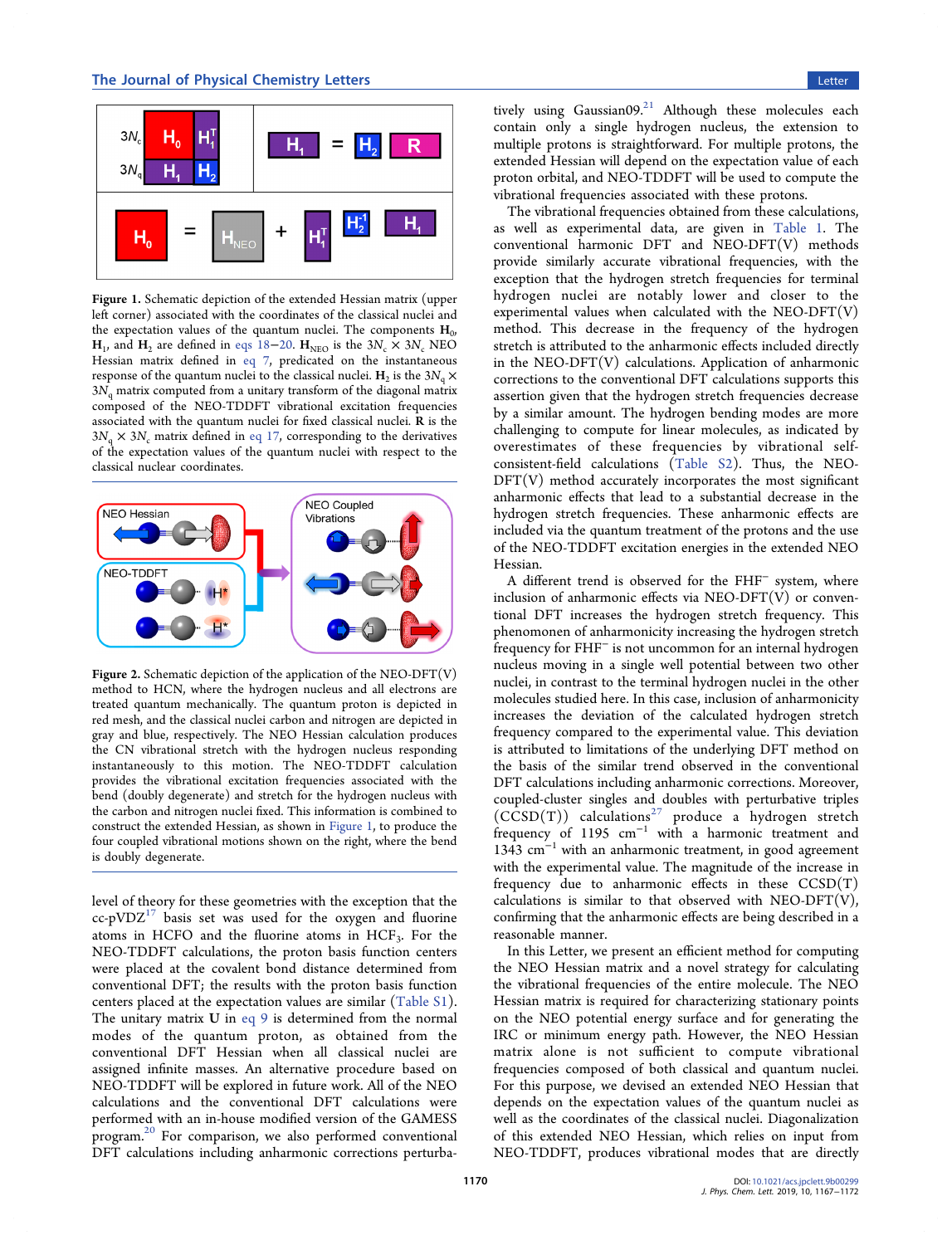<span id="page-4-0"></span>Table 1. Vibrational Frequencies (in cm<sup>−</sup><sup>1</sup> ) Calculated with Conventional DFT in Conjunction with Harmonic and Anharmonic Treatments and with NEO-DFT(V)

|                   | vibrational mode      | experiment    | $NEO-DFT(V)^{a}$ | conv. anharmonic <sup>b</sup> | conv. harmonic <sup>b</sup> |
|-------------------|-----------------------|---------------|------------------|-------------------------------|-----------------------------|
| HCN <sup>c</sup>  | CH stretch            | 3311          | 3317             | 3321                          | 3439                        |
|                   | CN stretch            | 2097          | 2191             | 2177                          | 2201                        |
|                   | CH bend               | 712           | 789              | 753                           | 773                         |
| HNC <sup>d</sup>  | NH stretch            | 3653          | 3645             | 3644                          | 3814                        |
|                   | NC stretch            | 2024          | 2100             | 2073                          | 2105                        |
|                   | NH bend               | 462           | 568              | 464                           | 480                         |
| HCFO <sup>e</sup> | CH stretch            | 2976          | 2947             | 2942                          | 3081                        |
|                   | CO stretch            | 1834          | 1885             | 1861                          | 1891                        |
|                   | CH in-plane bend      | 1344          | 1329             | 1341                          | 1370                        |
|                   | CF stretch            | 1070          | 1075             | 1049                          | 1069                        |
|                   | CH out-of-plane bend  | $1000 - 1050$ | 1061             | 1019                          | 1039                        |
|                   | OCF scissor           | 661           | 665              | 659                           | 665                         |
| $HCF_3^f$         | CH stretch            | 3035          | 2988             | 2999                          | 3119                        |
|                   | CH bend               | 1376          | 1353             | 1360                          | 1388                        |
|                   | CF asymmetric stretch | 1152          | 1134             | 1117                          | 1139                        |
|                   | CF symmetric stretch  | 1137          | 1128             | 1118                          | 1133                        |
|                   | CF simultaneous bend  | 700           | 693              | 688                           | 694                         |
|                   | FCF scissor           | 508           | 501              | 497                           | 501                         |
| $FHF^{-g}$        | FH stretch            | 1331          | 1695             | 1615                          | 1451                        |
|                   | FH bend               | 1286          | 1302             | 1287                          | 1360                        |
|                   | FF stretch            | 583           | 617              | 557                           | 625                         |

 $^a$ NEO-DFT/B3LYP/epc17-2 with electronic and nuclear basis sets given in the text.  $^b$ DFT/B3LYP; cc-pVTZ basis set for heavy nuclei and cc-pV6Z (cc-pV6Z\*) basis set for the hydrogen for anharmonic (harmonic) treatment. Experimental data from ref [22.](#page-5-0) dExperimental data from ref 20. [23](#page-5-0). Experimental data from ref [24.](#page-5-0) Experimental data from ref [25.](#page-5-0) Experimental data from ref [26.](#page-5-0)

related to those measured spectroscopically. Application of this  $NEO-DFT(V)$  approach to a series of five molecules illustrates that this approach accurately includes anharmonic effects of the hydrogen nuclei. This general theoretical formulation opens up a broad spectrum of new directions for both DFT and wave function-based multicomponent quantum chemistry.

### ■ ASSOCIATED CONTENT

#### **6** Supporting Information

The Supporting Information is available free of charge on the [ACS Publications website](http://pubs.acs.org) at DOI: [10.1021/acs.jp](http://pubs.acs.org/doi/abs/10.1021/acs.jpclett.9b00299)[clett.9b00299](http://pubs.acs.org/doi/abs/10.1021/acs.jpclett.9b00299).

Proof that the derivative of the NEO energy with respect to the expectation value of the quantum nucleus vanishes; additional tables of computed vibrational frequencies with different methods for comparison [\(PDF](http://pubs.acs.org/doi/suppl/10.1021/acs.jpclett.9b00299/suppl_file/jz9b00299_si_001.pdf))

# ■ AUTHOR INFORMATION

#### Corresponding Author

\*E-mail: [sharon.hammes-schi](mailto:sharon.hammes-schiffer@yale.edu)ffer@yale.edu.

# ORCID<sup>®</sup>

Yang Yang: [0000-0001-8572-5155](http://orcid.org/0000-0001-8572-5155)

Sharon Hammes-Schiffer: [0000-0002-3782-6995](http://orcid.org/0000-0002-3782-6995)

# Author Contributions

† Y.Y. and P.E.S. contributed equally to this work.

#### Notes

The authors declare no competing financial interest.

#### ■ ACKNOWLEDGMENTS

This work was supported primarily by the National Science Foundation Grant No. CHE-1762018. P.E.S. is supported by a National Science Foundation Graduate Research Fellowship

Grant No. DGE-1752134, and F. P. is supported by the U.S. Department of Energy, Office of Science, Offices of Basic Energy Sciences and Advanced Scientific Computing Research, Scientific Discovery through Advanced Computing (SciDAC) program. We would also like to thank Ben Schiffer and Zhen Tao for helpful insights and discussions.

# ■ REFERENCES

(1) Thomas, I. L. Protonic Structure of Molecules. I. Ammonia Molecules. Phys. Rev. 1969, 185, 90−94.

(2) Kreibich, T.; Gross, E. K. U. Multicomponent Density-Functional Theory for Electrons and Nuclei. Phys. Rev. Lett. 2001, 86, 2984−2987.

(3) Webb, S. P.; Iordanov, T.; Hammes-Schiffer, S. Multiconfigurational nuclear-electronic orbital approach: Incorporation of nuclear quantum effects in electronic structure calculations. J. Chem. Phys. 2002, 117, 4106−4118.

(4) Nakai, H. Simultaneous determination of nuclear and electronic wave functions without Born−Oppenheimer approximation: Ab initio NO+MO/HF theory. Int. J. Quantum Chem. 2002, 86, 511−517.

(5) Pak, M. V.; Chakraborty, A.; Hammes-Schiffer, S. Density Functional Theory Treatment of Electron Correlation in the Nuclear−Electronic Orbital Approach. J. Phys. Chem. A 2007, 111, 4522−4526.

(6) Chakraborty, A.; Pak, M. V.; Hammes-Schiffer, S. Development of Electron-Proton Density Functionals for Multicomponent Density Functional Theory. Phys. Rev. Lett. 2008, 101, 153001.

(7) Ishimoto, T.; Tachikawa, M.; Nagashima, U. Review of multicomponent molecular orbital method for direct treatment of nuclear quantum effect. Int. J. Quantum Chem. 2009, 109, 2677−2694.

(8) Bubin, S.; Pavanello, M.; Tung, W.-C.; Sharkey, K. L.; Adamowicz, L. Born−Oppenheimer and Non-Born−Oppenheimer, Atomic and Molecular Calculations with Explicitly Correlated Gaussians. Chem. Rev. 2013, 113, 36−79.

(9) Yang, Y.; Brorsen, K. R.; Culpitt, T.; Pak, M. V.; Hammes-Schiffer, S. Development of a practical multicomponent density